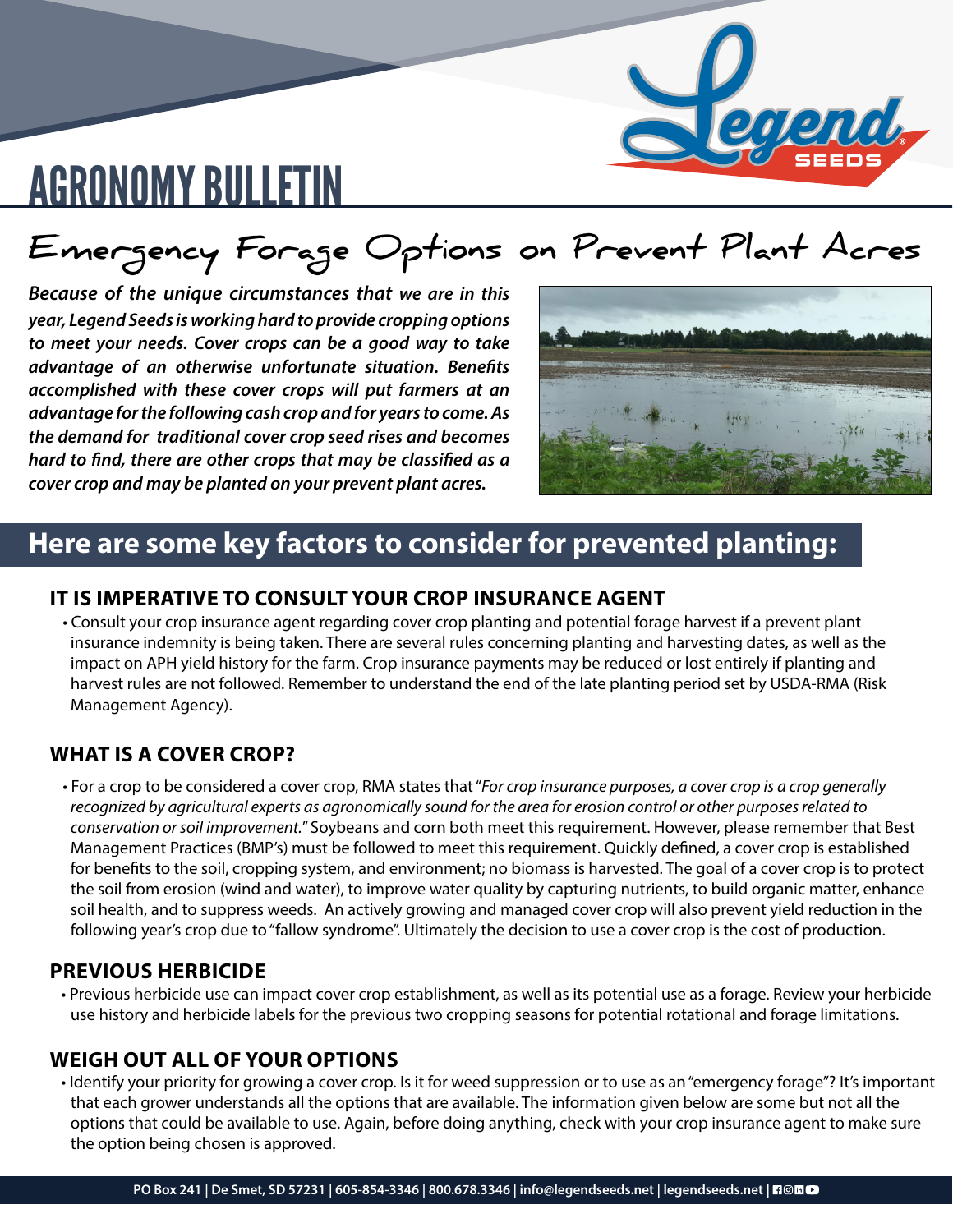

### **Action Plan**

#### **CORN**

- **Plant populations:** Higher populations lead to faster ground cover and help with weed suppression. Recommended minimum populations are upwards of 35,000 plants per acre needed for corn as a cover crop.
- **Narrow row spacing:** Corn is a row crop. Using a narrower row corn planter (< 30 inches), twin-row planter, or a grain drill can lead to faster ground cover by the corn canopy and weed suppression. Criss-crossed rows can lead to quicker canopy cover.
- **Crop Rotation:** Rotating crops helps with interrupting pest cycles and promotes early growth and quicker canopy coverage. The choice of cover crops this year should be based upon the subsequent crop intended next year. For example, if soybeans are planned for the field next year then corn (or some grass crop) should be the cover crop this year.
- **Planting into residue:** Seeding into fields with > 30% residue provides some ground cover between planting and canopy establishment.
- **Herbicides:** Herbicides should be used to help with weed control. **Use care about pre-grazing and/or pre-harvest restrictions after September 1.** Also, think about rotation restrictions when choosing herbicides.

#### **SOYBEANS**

- **Soybeans can be harvested as a hay or silage crop:** This option is often considered either when forage is short or when the soybean crop is damaged for harvest as a grain crop (for example, following hail damage or an early frost). Soybean forage, like most legumes, tends to be high in protein and low in fiber (relative to grasses) making soybeans an excellent forage if harvested properly. The major limitations to using soybeans for forage are their low yield potential and the fact that many soybean herbicides are not labeled for use when soybeans are harvested as a forage.
- **Late maturing varieties t**end to grow taller and produce more forage. In a late planted soybean cover crop situation, plant a minimum of 150,000 seeds per acre and strive to plant in narrow row spacings (<30 inches). This recommendation is intended to minimize soil erosion, maximize ground cover and weed suppression, as well as provide adequate N fixation.
- **Herbicides:** If herbicides are necessary for weed control, careful selection of the correct herbicide will allow use of the soybeans as forage.
- **Ideal range to harvest soybeans:** The ideal range to harvest soybeans as a forage is between R3 (one pod 1/4 inch-long at one of the four uppermost nodes) to R7 (one pod on the main stem that has reached its mature color). At R3 there are more leaves and less lignified stems and at R7 the yield is approaching maximum, but leaf loss increases and stems are more lignified or undigestible. At R7 the field has achieved maximum dry matter yield and is beginning to decrease in moisture content. Soybeans harvested later will have higher oil content which reduces their ensiling characteristics (mixing grass at ensiling will help later harvested soybeans). Remember that the stage of maturity is dependent on weather and growing conditions and these principles serve to provide understanding in choosing when to harvest soybeans for forage.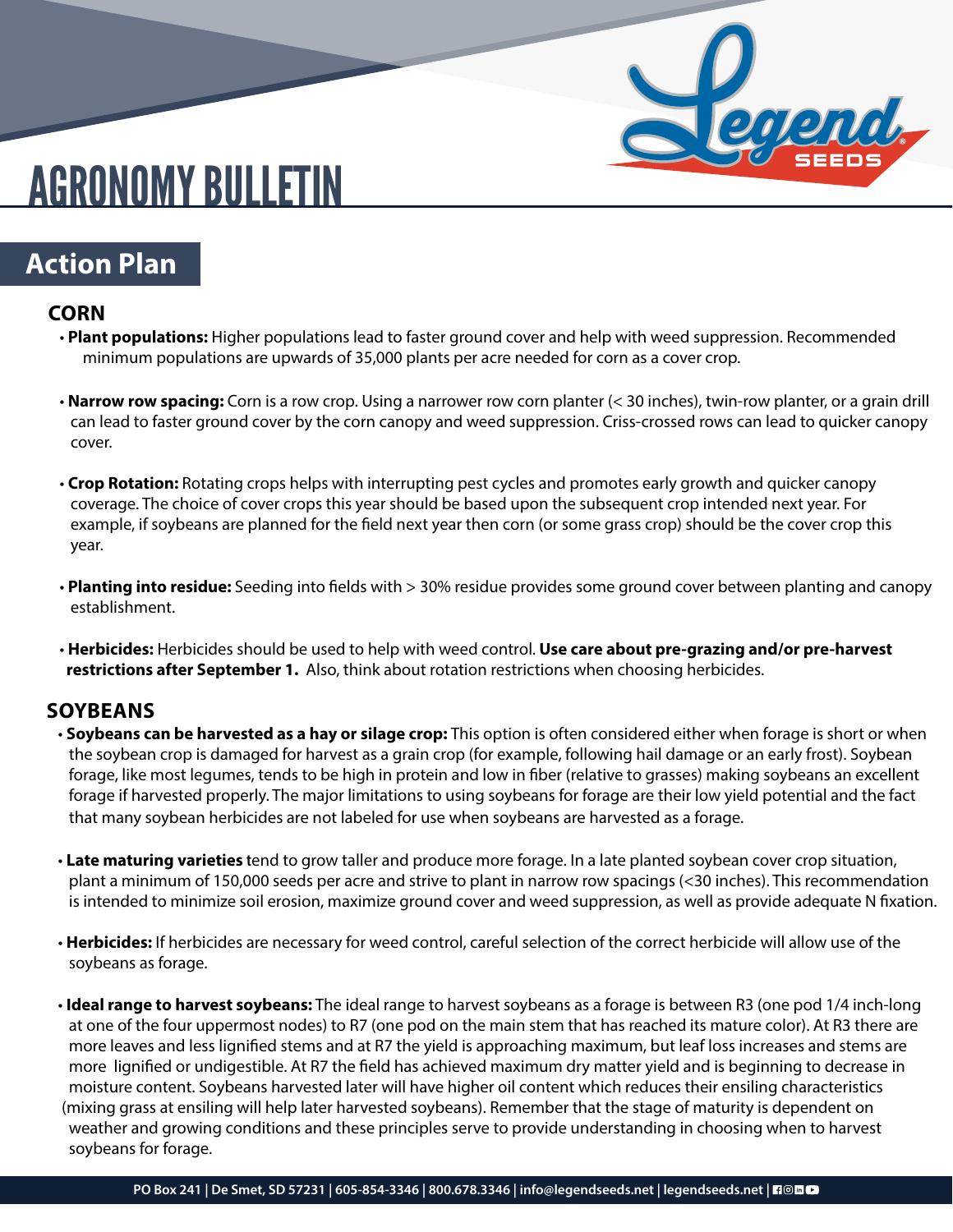

- Some field drying is necessary before either ensiling or making hay from soybeans. They should be harvested with a mower and conditioner. Conditioning hastens stem drying so that leaves and stems dry at more similar rates and leaf loss is reduced. Harvesting soybeans for hay is generally not recommended because drying time is increased relative to silage harvest. Leaf loss is also increased so that crude protein of the harvested forage is reduced. Additionally, soybean hay is often dusty and the stems are very brittle increasing feed bunk refusal. The latter can be reduced by good conditioning at mowing. Soybeans should be harvested at earlier stages for hay than for silage.
- Soybeans harvested for silage should be harvested with a mower-conditioner and dried to 65-70 % moisture for storage in a silo tube or bunker silo or dried to 60-65% moisture for storage in an upright silo. Pure soybean silage is not very palatable to cattle. Palatability can be increased by mixing the soybeans with a grass at harvest.

#### **CORN/SOYBEAN COMBO PLANTING**

• Mix planting corn and soybeans for forage purposes is an option to consider for those looking to gain a little protein with the mix. For late planting conditions like prevented plant acres the combination of corn and beans may offer a better choice. Considering that the grain may not get fully mature and that soybeans offer protein, there may be benefits to the combination in a forage ration. Soybeans could either be planted in the same row with the corn by mixing the two seeds in the hopper box or they could be planted on alternating rows or in twin rows. In any case a later maturing bean will tend to grow taller and provide more forage per acre.

#### **CANAMAIZE**

- CanaMaize is a short stature (around 4.5-5 feet tall), short season (65-69 day) hybrid. CanaMaize can be solid seeded using any conventional seed drill, corn planter or broadcast seeded. If planted with a traditional corn planter, due to the small seed size, it is recommended to use your smallest corn disc. If drilled, it is recommended that you block every other run. If planting in 20-30 inch rows, the recommended seeding rate would be 40-50,000 plants per acre. Narrower than 20 inch rows should be seeded at 60-70,000 plants per acre.
- Select land with low trash/residue from prior crop and low weed pressure. Early season weed control is essential. Post seeding burn down helps reduce early problems. Make sure this is done within a few days of planting to avoid seed damage.
- CanaMaize is an excellent choice if you are looking for a short season corn variety that will maximize your acres for grazing and forage for cattle.

#### **SORGHUM**

- •**Planting recommendations**: If planting sorghums in 30 inch rows, the best planting population is about 80-100,000 (6- 7lbs per acre). Thinner populations make thicker stalks, better for chopping. Planting population for drilling sorghums on 7.5-10 inch rows will vary depending on if you are planting under dryland conditions or under irrigation. For dryland, the best planting population is 150-200,000 (10-15 pounds per acre), and for irrigated acres planting population should be at 350-500,000 (25-35 pounds per acre). This will make finer stems that make better hay or grazing and will help with regrowth.
- **•Management considerations:** Grain sorghum, forage sorghum, sudangrass, sorghum-sudangrass hybrids, Johnson grass and sweet sorghums are often grazed, ensiled, or hayed for livestock feed. However all sorghum-type plants can potentially cause prussic acid poisoning livestock that consume these forages, especially in the fall. As temperatures begin to drop, taking a proactive approach to managing the feeding of sorghum to livestock can eliminate or certainly minimize any risk of prussic acid poisoning. The drying process and ensiling process dramatically reduce prussic acid and the risk is also diminished when a frost kills the crop and then it dries. Careful management of the residual stubble from a grain sorghum crop can still be utilized as a forage source for livestock.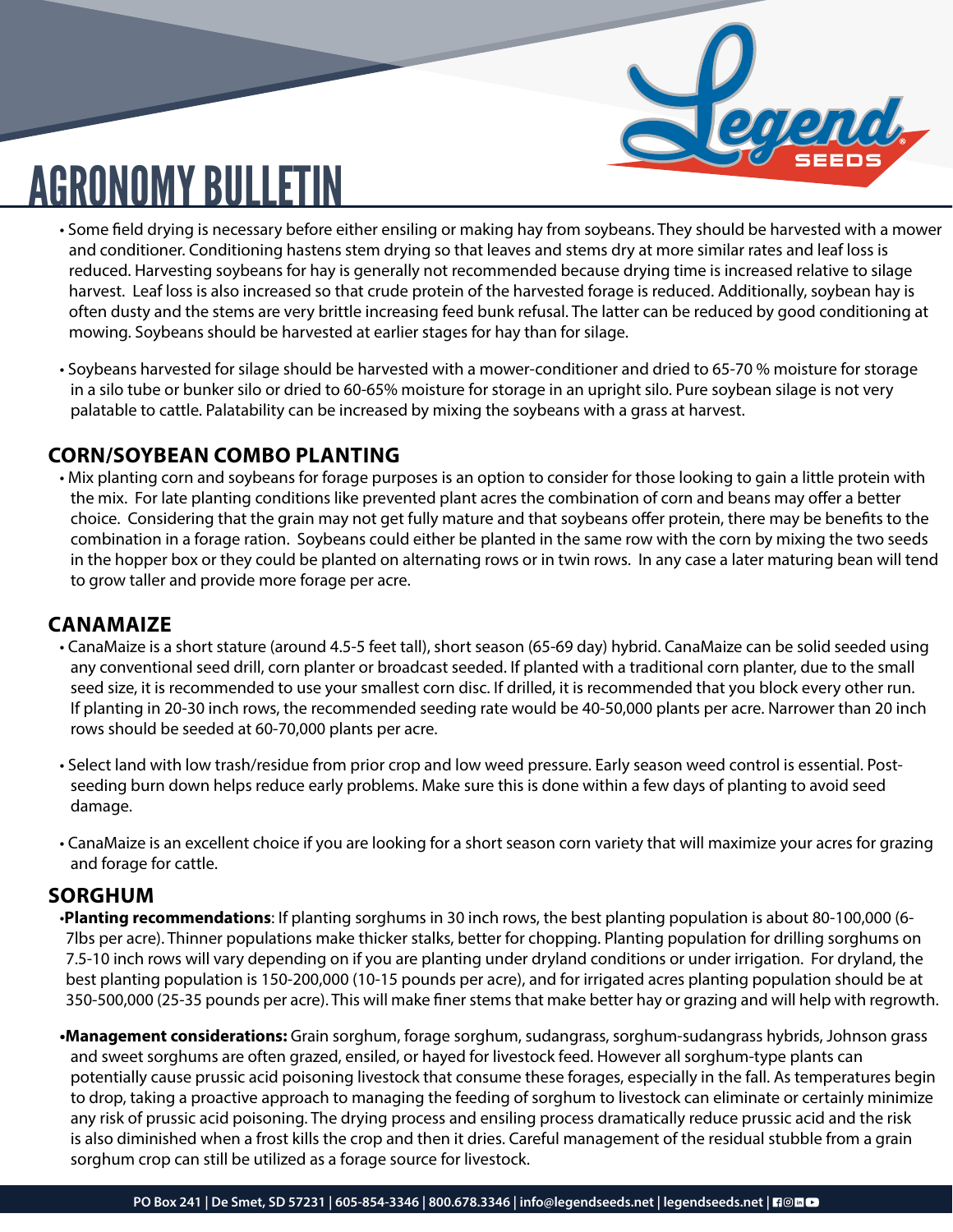

- **Grazing considerations:** Use caution in grazing. Cattle should be allowed to graze sorghum once it has reached a height of 18 to 24 inches to prevent issues with nitrates or prussic acid. After a killing freeze, the plants should field cure (approximately 7 days) before allowing cattle to graze the forage. If cattle were grazing prior to the freeze, remove them and wait for the forage to cure before returning them to the pasture. In grain sorghum following harvest, sorghum stubble is typically safe for grazing. However, unless the plants have been killed by a hard freeze or with a herbicide, the stubble should be managed just like forage sorghum or any other sorghum that was not harvested for grain.
- **Using as hay:** For hay production, sorghum can be cut any time after it has reached a height of 30 inches. Quality of the forage, particularly crude protein, will decrease as the sorghum matures. A good rule of thumb for producing both quality and tonnage of forage is to harvest sorghum at the boot stage, which is just prior to heading.

 Though usually not an issue, growers should be aware of potential nitrate toxicity and prussic acid poisoning under drought conditions or when an early frost occurs late in the season. These issues are a greater concern when sorghum is grazed than when it is hayed. Prussic acid largely dissipates when hay is properly cured.

•**Sorghum silage**: If prussic acid (HCN) levels are high at the time of harvest, wait at least four weeks before feeding the forage. The HCN will volatilize during the fermentation and feed mixing process.

#### **ANNUAL COVER CROPS**

- Summer annual cover crop species are ideal for prevent plant situations, and mixing species is a good way to multiply the benefits from multiple species. Each cover crop species come with their own concerns. Some of the concerns would be herbicide carryover from herbicides already applied, available herbicides for in-season use, availability, seeding rate, seeding depth, management considerations, and harvesting considerations.
- **•Managing weed pressure:** If you are planning to use cover crops in fields with heavy broadleaf weed pressure (i.e. marestail, waterhemp, etc.), consider using a grass species as a cover crop so that broadleaf herbicides can be utilized to manage weed populations over the summer.
- **•Seed availability:** If summer annual cover crop seed availability is low, you might consider controlling weeds until August and then planting a cool season species or mix.

#### **ALFALFA**

- Alfalfa could be considered a crop option for prevented plant acres. According to the RMA, farmers have options when planting alfalfa on prevented plant acres. They can plant it as a cover crop and manage it accordingly or they can plant it as a 2020 crop. With the 2020 crop scenario, the farmer has options: don't insure the alfalfa; insure it under a 2020 forage seeding policy (no 2019 cutting option) or insure it under a 2021 forage production policy.
- Alfalfa provides much needed ground cover and many other beneficial attributes that should be considered when deciding what to plant on PP acres. Alfalfa reduces soil erosion and improves soil structure, moisture holding capacity, and nutrient content. It also increases beneficial soil biota, suppresses weeds, provides habitat for beneficial predatory insects, facilitates crop pollinators, and provides wildlife habitat.